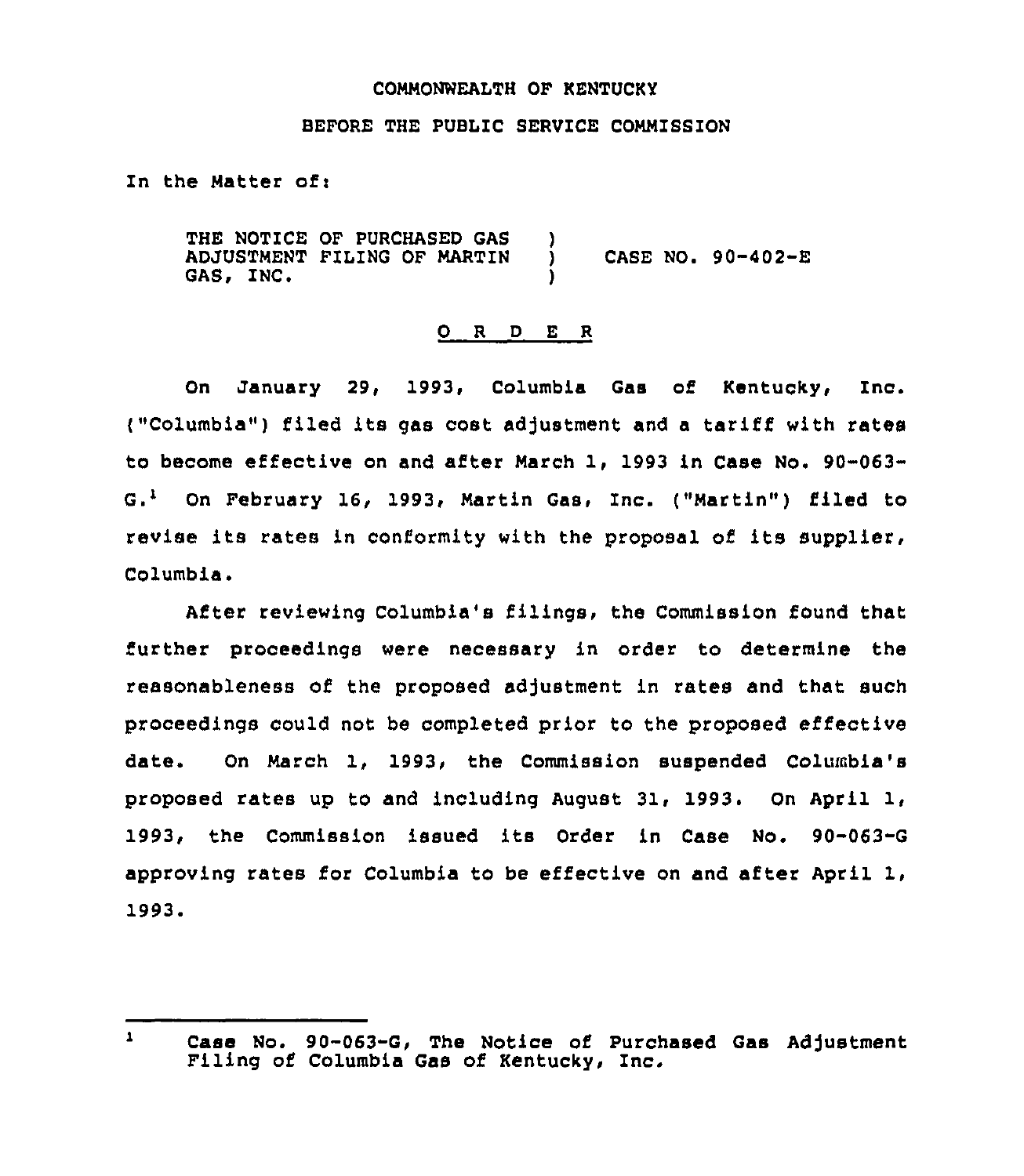Atter reviewing the record in this case and being otherwise sufficiently advised, the Commission finds that:

1. Martin's notice of February 16, 1993 set out certain revisions in rates which Martin proposed to place into effect, said rates being designed to pass on the wholesale decrease fn price from Columbia based on an IUS rate of 64.0464. Using the approved Columbia IUS rate of \$3.9393 yields a decrease in rates for Martin in the amount of 21.61 cents per Mcf.

2. The corrected adjustment in Martin's rates under the purchased gas adjustment provisions approved by the Commission in its Order in Case No. 90-402 dated September 30, 1991 is fafr, fust, and reasonable, in the public interest, and should be effective with gas supplied on and after April 1, 1993.

IT IS THEREFORE ORDERED thats

1. The rates proposed by Martin be and they hereby are denied.

2. The rates fn the Appendix, attached hereto and incorporated herein, are lair, fust, and reasonable and are approved effective with gas supplied on and after April 1, 1993.

3. Within 30 days of the date of this Order, Martin shall file with this Commission its revised tariffs setting out the rates authorized herein.

 $-2-$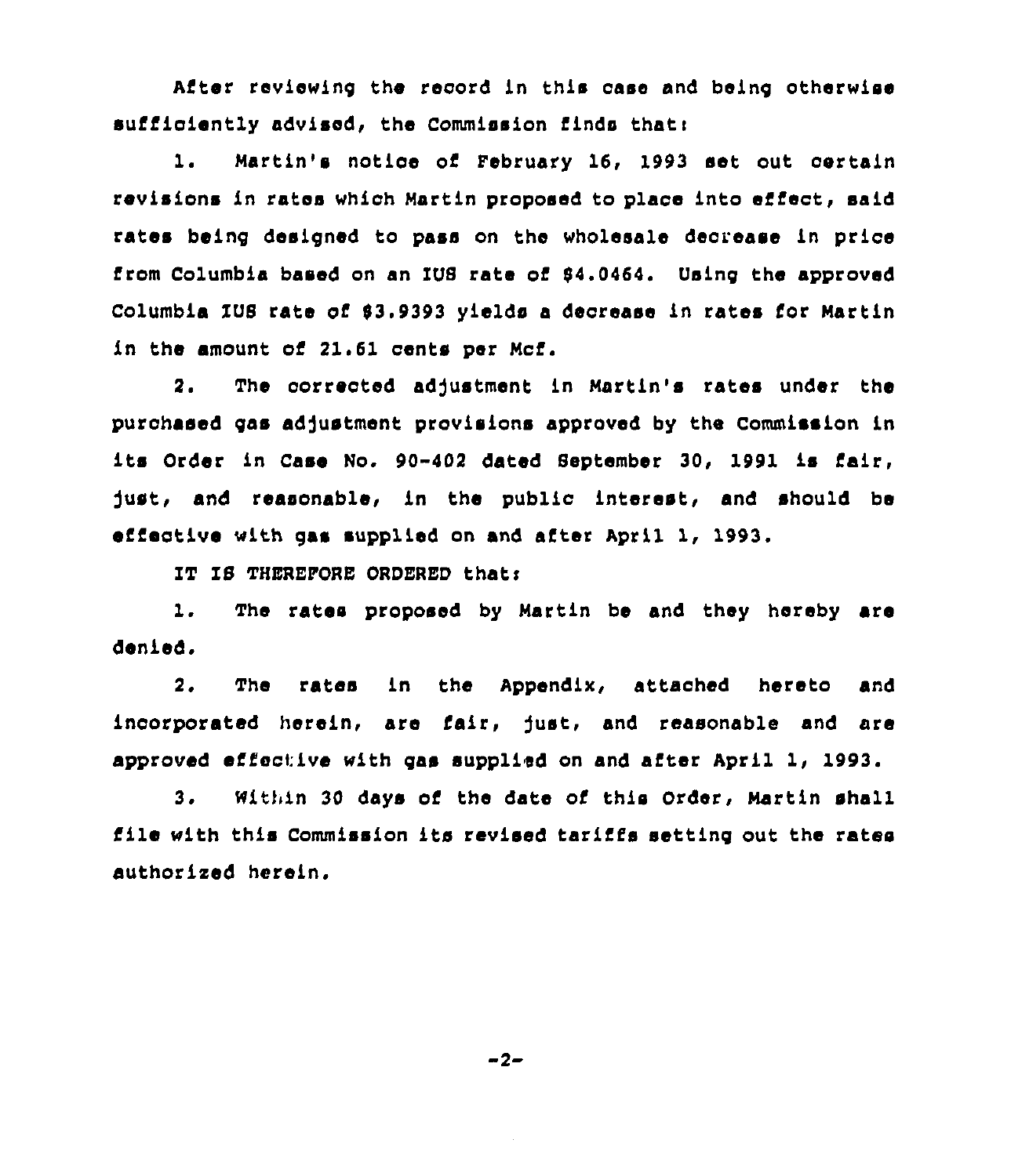Done at Frankfort, Kentucky, this 8th day of April, 1993.

PUBLIC SERVICE COMMISSION

rman

Vice Chairman

Commissione  $K$ 

ATTEST:

Executive Director